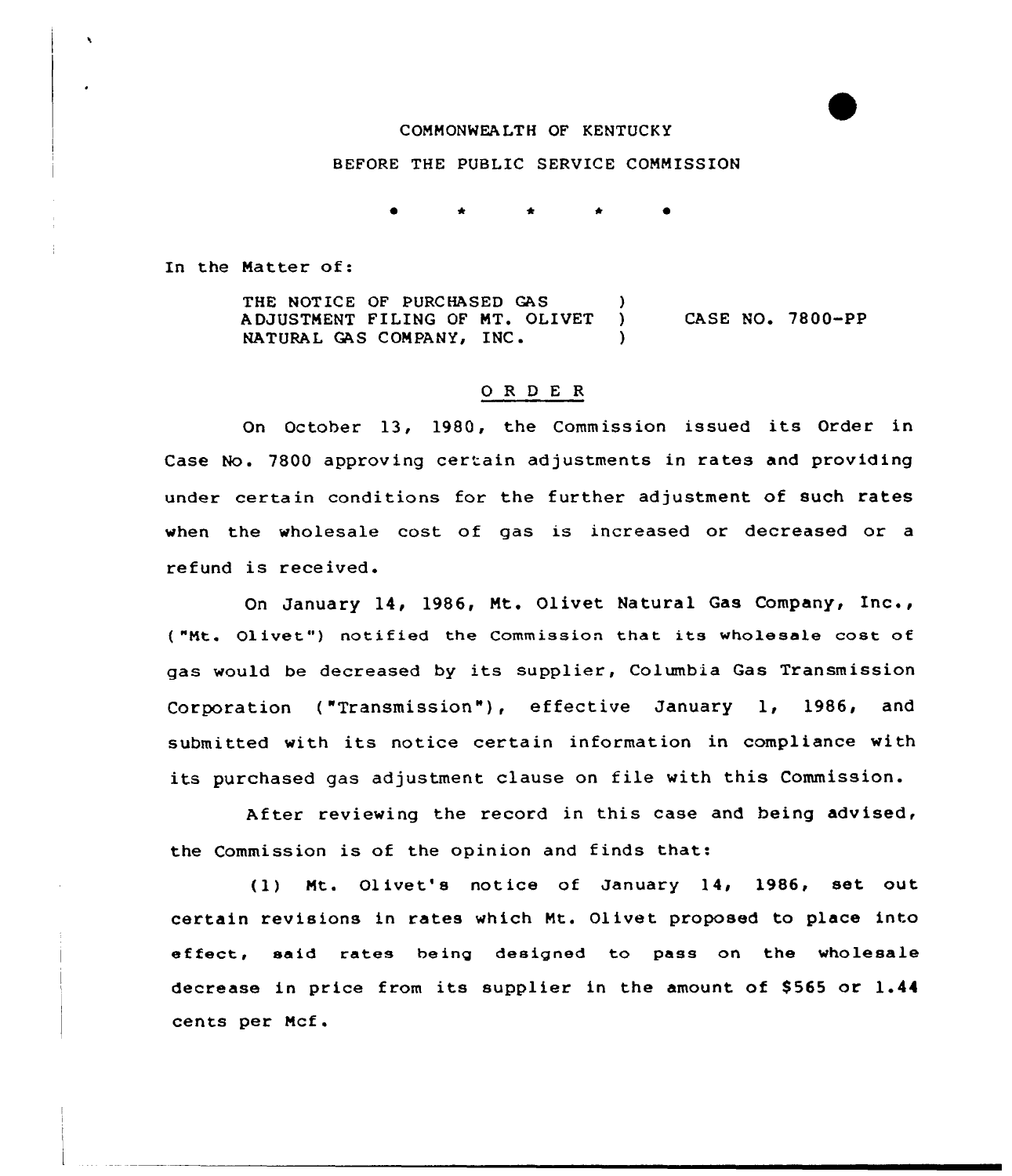(2) Transmission has filed with the Federal Energy Regulatory Commission ( "FERC") an application for decreased rates to be ef fective January 1, 1986.

(3) Mt. Olivet should report to this Commission any excess revenues collected from January 1, 1986, to the date the proposed rates are implemented, along with a plan to refund excess revenues to its customers.

(4) Ht. Olivet's adjustment in rates under the purchased gas adjustment provisions approved by the Commission in its Order in Case No. 7800, dated October 13, 1980, is fair, just and reasonable and in the public interest and should be effective with gas supplied on and after January 1, 1986.

(5) Mt. Olivet should submit copies of each gas purchase contract and all other agreements, options or similar such documents, and all amendments and modifications thereof related to the procurement of gas supply. Any changes in the documents, including price escalations or any new agreements entered into after the initial submission, should be submitted at the time they are entered into. Where gas is purchased from utility-owned or controlled sources, or the contract contains a price escalation clause, those facts should be noted and Nt. Olivet should explain and justify them in writing.

IT IS THEREFORE ORDERED that:

(1} The rates in the Appendix to this Order be and they hereby are authorized effective with gas supplied on and after January 1, 1986.

 $-2-$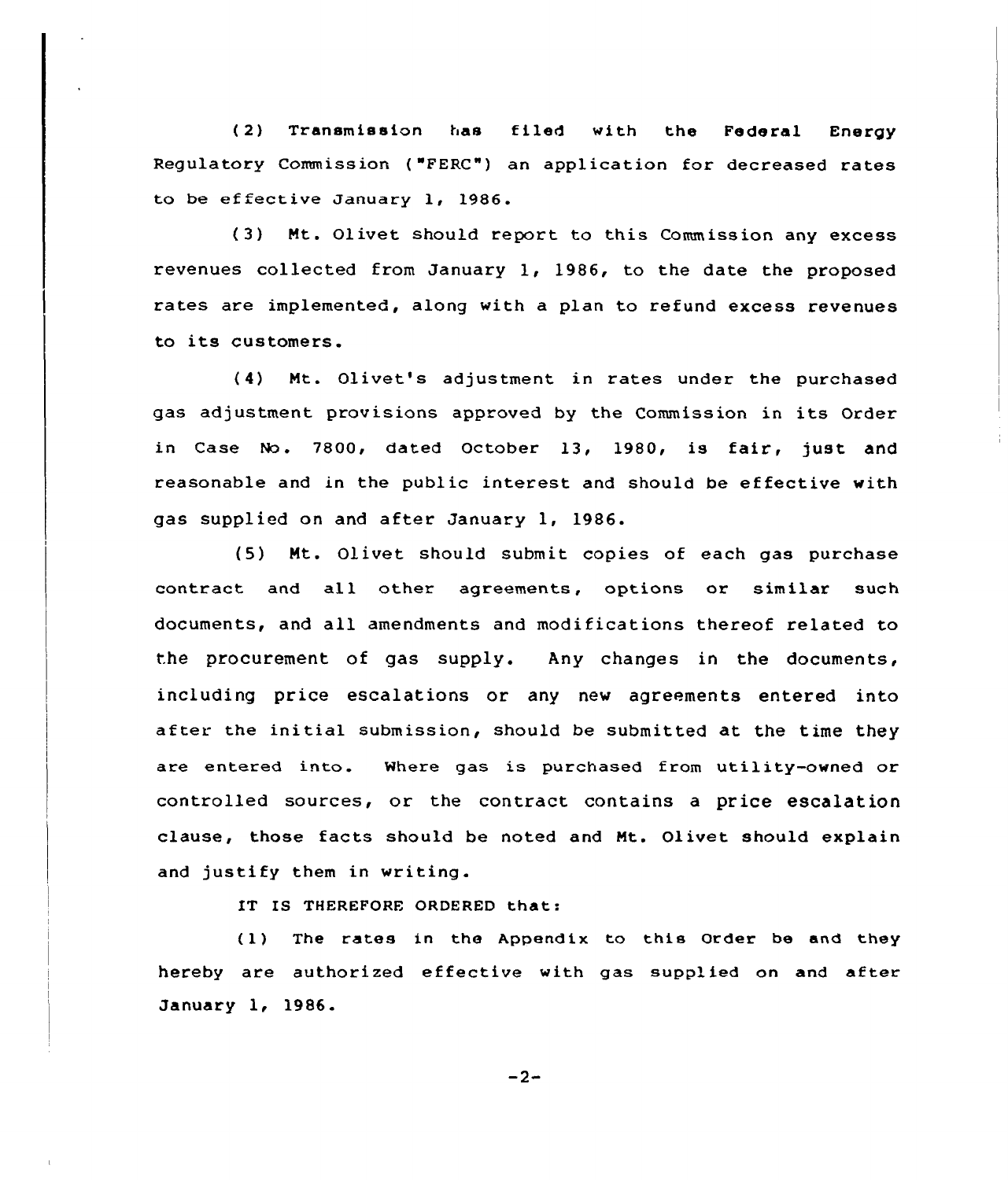(2) Within 30 days of the date of this Order Mt. Olivet shall file with this Commission its revised tariffs setting out the rates authorized herein.

(3) Within 30 days of the date of this Order Mt. Olivet shall file with this Commission any excess revenues collected and a refund plan.

(4} Within 20 days of the date of this Order Nt. Olivet shall supply the contract information requested herein and comply with all provisions of that request.

Done at Frankfort, Kentucky this 22rd day of January, 1986.

PUBLIC SERVICE COMMISSION

Vice Chairman VIW lleaus

Comm<sub>issione</sub>

ATTEST:

**Secretary**